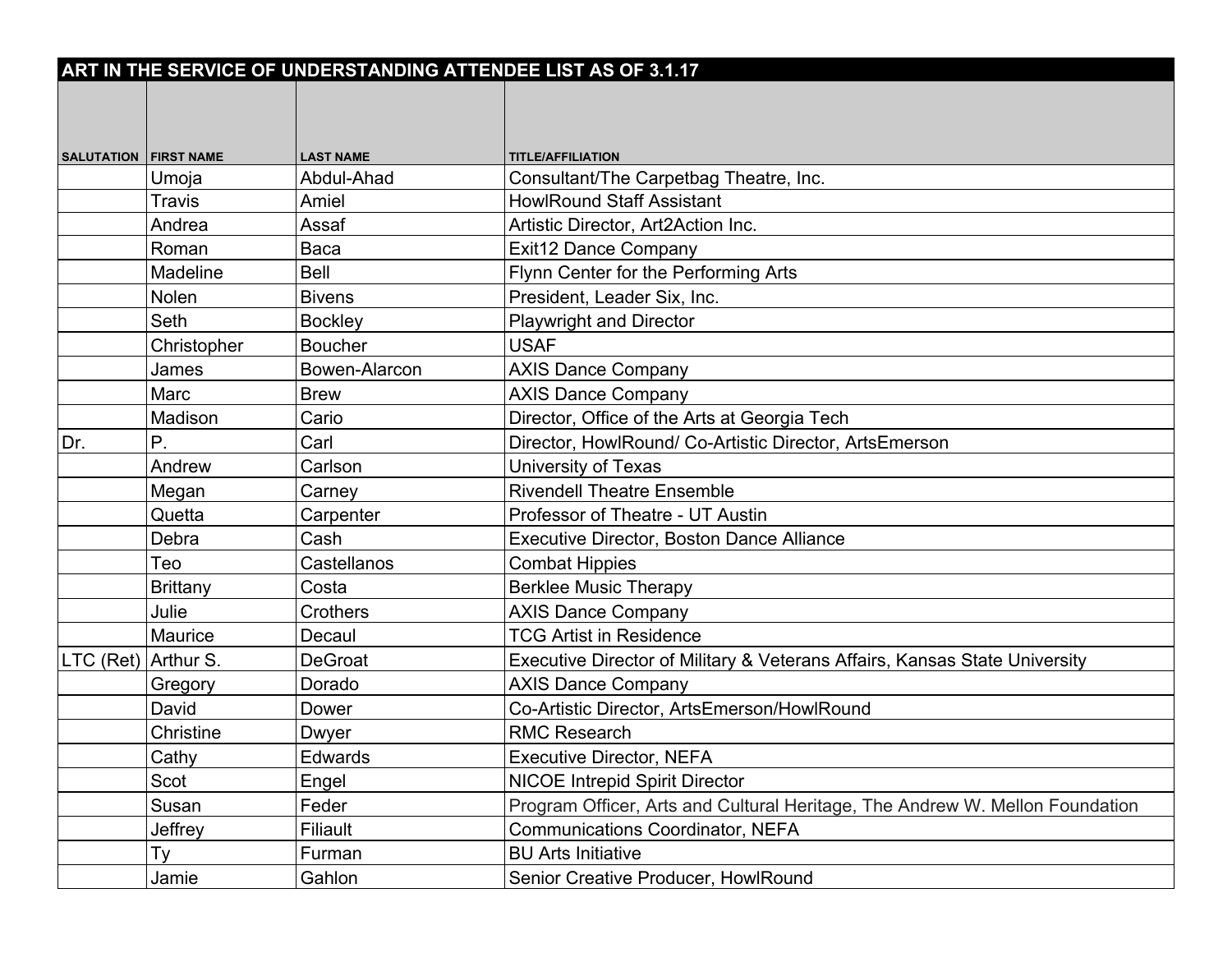|     | Joe             | Goode               | Artistic Director, Joe Goode Performance Group                          |
|-----|-----------------|---------------------|-------------------------------------------------------------------------|
|     | Anne            | Hamburger           | <b>Executive Producer, En Garde Arts</b>                                |
|     | Paul            | <b>Howells</b>      | Basetrack Live, En Garde Arts                                           |
|     | David C.        | Howse               | Executive Director - ArtsEmerson/HowlRound                              |
|     | Paul            | Hurley              | <b>Liz Lerman Projects</b>                                              |
|     | Cheryl          | Ikemiya             | Senior Program Officer for the Arts, Doris Duke Charitable Foundation   |
|     | Adriane         | Jefferson           | <b>Connecticut Office of the Arts</b>                                   |
|     | Colleen         | Jennings-Roggensack | <b>Executive Director, ASU Gammage</b>                                  |
| Dr. | Patricia        | Jones               | <b>CBT C.A.R Project</b>                                                |
|     | Sara            | <b>Kass</b>         | <b>Creative Forces Military and Medical Consultant</b>                  |
|     | Margaret        | Lawrence            | Director of Programming, Hopkins Center for the Arts, Dartmouth College |
|     | Liz Lerman      | Lerman              | Choreographer/Arizona State University                                  |
|     | Tara            | Mallen              | Artistic Director, Rivendell Theatre Ensemble                           |
|     | Victoria        | <b>Marks</b>        | Choreographer, Educator                                                 |
|     | Cassandra       | Mason               | NH State Council on the Arts                                            |
|     | Vijay           | Mathew              | <b>Cultural Strategist, HowlRound</b>                                   |
|     | Moira           | <b>McGuire</b>      | CAPT/Lead, Integrative Health & Wellness                                |
|     | Andresia"Real"  | Moseley             | Speed Killed My Cousin, Carpetbag Theatre                               |
|     | Sara            | <b>Nash</b>         | Program Director: Dance, NEFA                                           |
|     | Jeremy          | <b>Nobel</b>        | President, Foundation for Art and Healing                               |
|     | Bill            | O'Brien             | <b>NEA/Creative Forces</b>                                              |
|     | Adewunmi        | Oke                 | <b>HowlRound Fellow</b>                                                 |
|     | Ramona          | Ostrowski           | Associate Producer, HowlRound                                           |
|     | Linda           | Parris-Bailey       | Executive/Artistic Director, Carpetbag Theatre                          |
|     | Carla           | Peterson            | Director, Maggie Allesee National Center for Choreography (MANCC)       |
|     | <b>Bart</b>     | Pitchford           | University of Texas-Austin                                              |
|     | Marty           | Pottenger           | All The Way Home, Art At Work                                           |
|     | Sam             | Pressler            | Executive Director, Armed Services Arts Partnership (ASAP)              |
|     | Jane            | Preston             | Deputy Director, NEFA                                                   |
|     | Michael         | Reed                | Senior Director of Programs & Organizational Initiatives, ASU Gammage   |
|     | Carlton "Starr" | Releford            | <b>Carpetbag Theatre</b>                                                |
|     | Julie           | Richard             | Executive Director, Maine Arts Commission                               |
|     | Robert          | Richter             | Director of Arts Programming, Connecticut College                       |
|     | Kenneth         | Rodriguez           | Basetrack Live, En Garde Arts                                           |